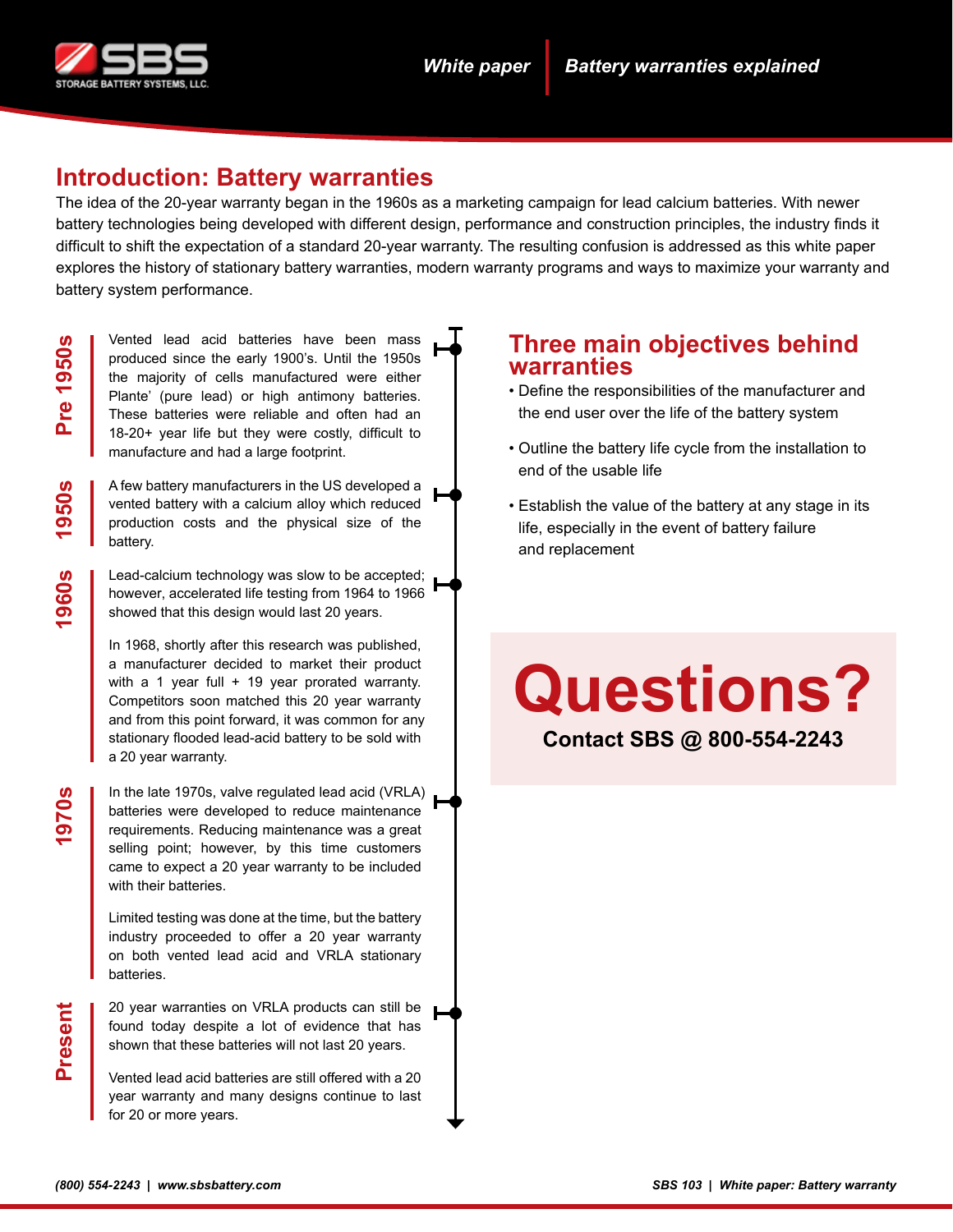

# **What could void your warranty?**

- *1. Improper installation—*Follow the manufacturers' installation and operation instructions. Proper initial charging and commissioning of the system should be documented as manufacturers will ask for it when warranty questions arise.
- *2. Lack of routine maintenance—*IEEE/NERC have maintenance recommendations/requirements for every type of battery on a monthly, quarterly and yearly basis. Maintaining a battery log with either handwritten or digital records is crucial to not only ensure that your system is operating correctly, but it is also mandatory to have this information to support a warranty claim. The manual supplied with your batteries should specify the records necessary for any warranty claim.
- *3. Extreme temperatures/weather—*Prolonged exposure to heat and cold can take their toll on a battery system. If conditions are hot, the life of the battery will be shortened and the warranty will be derated. If conditions are too hot or too cold, the warranty could be voided entirely. Recommended operating temperature range is 68-77F.
- *4. Overcharging—*Proper control of charging voltages and currents is vital to the performance and lifespan of the battery. Long periods of overcharging, or excessive number of cycles will reduce the service life of your system.
- *5. Application of additives to the electrolyte—*Almost all batteries ship filled and charged from the factory with the proper mixture of electrolyte. Adding anything to a flooded battery, other than distilled water (when needed), will damage the solution and cause battery failure.
- *6. Mixing different types/ages of batteries—*Batteries from different manufacturers can vary in voltage, specific gravity and internal resistance. Old batteries will have a higher internal resistance than that of a new cell. This can lead to charge and discharge imbalances, shortening the life of the battery.
- *7. Unauthorized repairs to the battery—*Physical, mechanical or chemical adjustments and repairs to a battery without consent from the manufacturer will void the warranty completely.

# **Questions? Contact SBS @ 800-554-2243**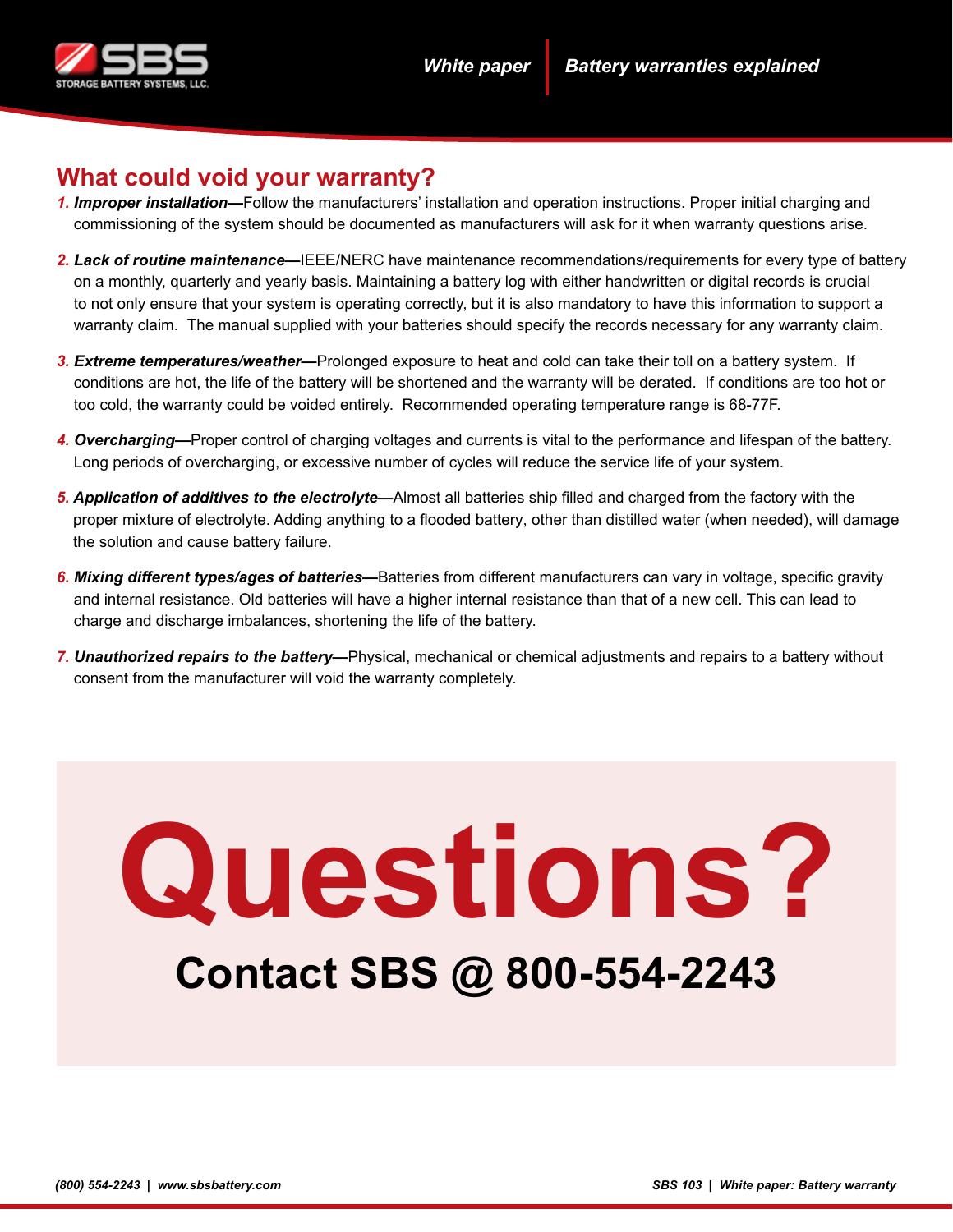

# **Typical 20 year prorated warranty**

Most warranties offer a limited time for a full replacement, then the prorated warranty period begins. In other words, the cells initially hold a 100% warranty which means the cells would be replaced should the cells fail due to a manufacturing defect within one year. After the full warranty time limit is exceeded, the prorated value diminishes. The calculation is determined by several factors including age, temperature, operating conditions and maintenance.

*In the example below, just 5 months of operating at elevated temperatures will reduce the prorated warranty by 1.2 years in the first year. If this trend continues for 14 years more, 17.5 years of the batteries warranty will be used up. In comparison, a system which is at 85°F the majority of the year would only have a prorated warranty of 15 years.*

| $\bf{1}$ $\bf{1}$ $\bf{0}$ $\bf{1}$ $\bf{0}$ $\bf{0}$ $\bf{1}$ $\bf{0}$ $\bf{1}$ $\bf{0}$ $\bf{1}$ $\bf{0}$ $\bf{0}$ $\bf{0}$ $\bf{0}$ $\bf{0}$ $\bf{0}$ $\bf{0}$ $\bf{0}$ $\bf{0}$ $\bf{0}$ $\bf{0}$ $\bf{0}$ $\bf{0}$ $\bf{0}$ $\bf{0}$ $\bf{0}$ $\bf{0$ |                                 |           |                          |           |                         |           |             |  |  |
|------------------------------------------------------------------------------------------------------------------------------------------------------------------------------------------------------------------------------------------------------------|---------------------------------|-----------|--------------------------|-----------|-------------------------|-----------|-------------|--|--|
|                                                                                                                                                                                                                                                            | <b>Design Life (Months)</b>     |           |                          |           |                         |           |             |  |  |
| $PW=$                                                                                                                                                                                                                                                      | Time $@$ T1                     | $\ddot{}$ | Time $@$ T2              | $\ddot{}$ | Time $@$ T <sub>3</sub> | $\ddot{}$ | Time $@$ T4 |  |  |
|                                                                                                                                                                                                                                                            | DT <sub>1</sub>                 |           | DT <sub>2</sub>          |           | DT <sub>3</sub>         |           | DT4         |  |  |
| <b>Operating conditions:</b>                                                                                                                                                                                                                               | Temperature (°F)                |           | Months % of Life @ Temp. |           |                         | <b>DT</b> |             |  |  |
|                                                                                                                                                                                                                                                            | 77° or below                    |           | $\overline{7}$           |           |                         | 100       |             |  |  |
|                                                                                                                                                                                                                                                            | $80^\circ$                      |           | $\overline{2}$           |           |                         | 89        |             |  |  |
|                                                                                                                                                                                                                                                            | $85^\circ$                      |           | 2                        |           |                         | 75        |             |  |  |
|                                                                                                                                                                                                                                                            | $95^\circ$                      |           |                          |           |                         | 50        |             |  |  |
| $PW=$                                                                                                                                                                                                                                                      | 240 Months                      |           |                          |           |                         |           |             |  |  |
|                                                                                                                                                                                                                                                            | 7 months                        | $\ddot{}$ | 2 months                 |           | 2 months                | $\ddot{}$ | 1 month     |  |  |
|                                                                                                                                                                                                                                                            | (1.00)                          |           | (0.89)                   | $\ddot{}$ | (0.75)                  |           | (0.50)      |  |  |
| $PW=$                                                                                                                                                                                                                                                      | 240 Months                      |           |                          |           |                         |           |             |  |  |
|                                                                                                                                                                                                                                                            | 7 months                        | $\ddot{}$ | 2.25 months              | $+$       | 2.67 months             | $\ddot{}$ | 2 months    |  |  |
| $PW=$                                                                                                                                                                                                                                                      | $240 \div 13.92 = 17.241$ years |           |                          |           |                         |           |             |  |  |

#### **Prorated warranty***= derating factor at operating temperature (DT) x design life (DL)*

*\*Actual life expected (LA) = derating factor at operating temperature (DT) x design life (DL)*

# **Conclusion**

Battery warranties all carry specific requirements to be met to maintain compliance and consideration. Each battery manufacturer sets operational limits for warranties, including operation over a range of ambient temperatures, float voltage, normal and equalization charge conditions, depth of discharge, current limits, etc. When operating conditions fall outside the specified limits, guidelines are available for compensating certain control parameters to maintain the design life of the product. Contact the battery manufacturer for specific instructions relating to your battery.

#### **SBS contact information**

Stationary Department N56W16665 Ridgewood Drive Menomonee Falls, WI 53051-5686

*Email:* stationary@sbsbattery.com *Toll free:* (800) 554-2243

# **References**

- *IEEE-1187-2002 Recommended Practice for Installation of Valve-Regulated Lead Acid Batteries for Stationary Applications*
- *IEEE-1189-2005 Recommended Practice for Maintenance, Testing and Replacement of Valve-Regulated Lead Acid Batteries for Stationary Applications*
- *IEEE-1189-2007 Guide Selection of Valve-Regulated Lead Acid Batteries for Stationary Applications*
- *IEEE-1657-2009 Recommended Practice for Personnel Qualifications for Installation and Maintenance of Stationary Batteries*
- *Got Warranty? Taking Another Look At The 20-Year Battery Warranty Carey O'Donnell & Chuck Finn*